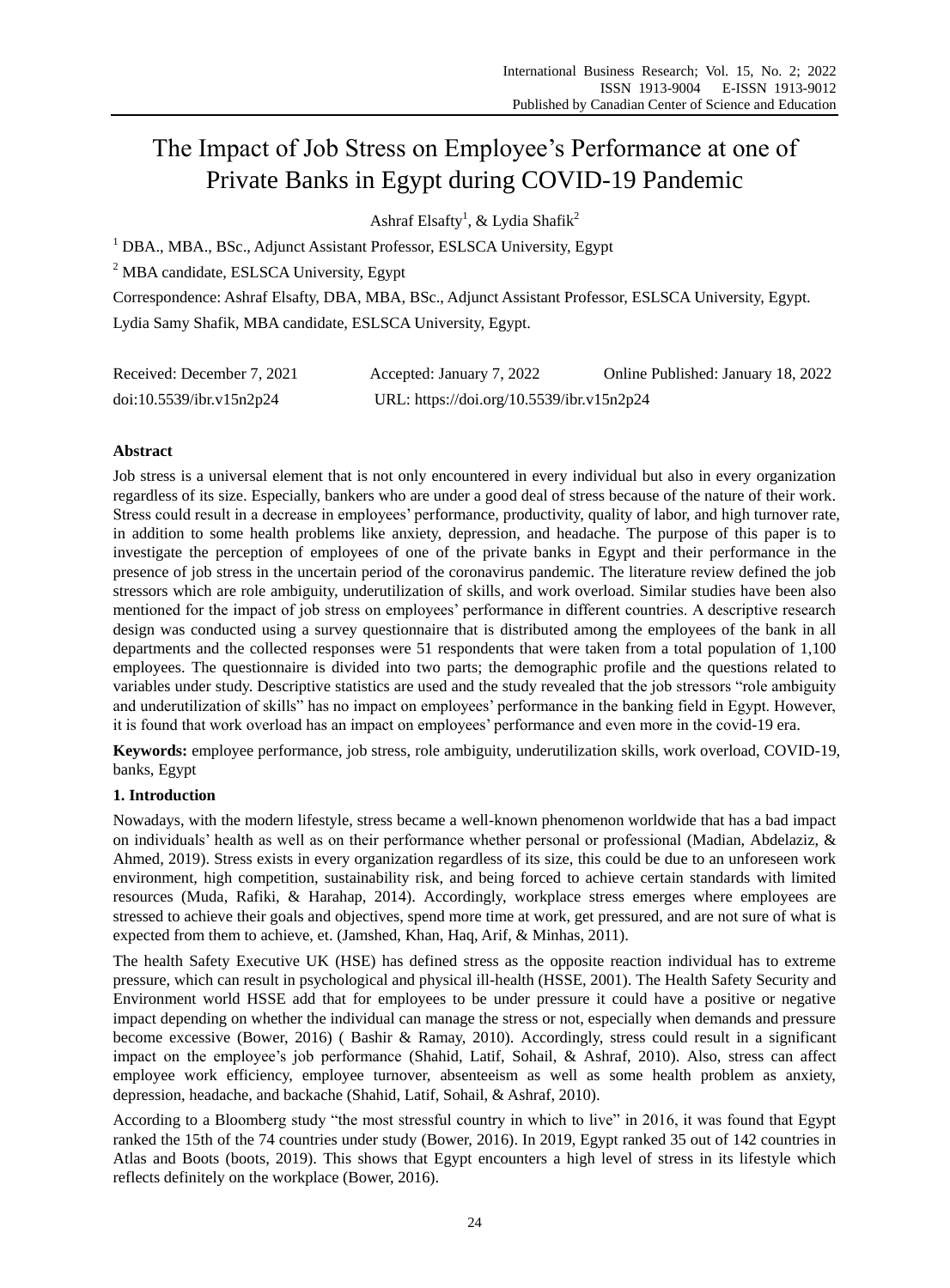One of the major sectors that suffer from job stress is the banking sector (Rizwan, 2014). The reasons are that bankers are always under a great deal of stress as a result of a large amount of time they spend at work, overtime to perform the requirements, loads of responsibilities, role ambiguity, role conflict, coping with the rapid change of technology, and physical environment at workplace, these all factors are continuously affecting employee's ability to cope and survive in the banking sector environment ( Bashir & Ramay, 2010).

In addition, the evolution of coronavirus disease and the declaration of the WHO that it is a pandemic on 11 March 2020 had a great impact on every aspect of life (WHO, 2020). In the banking sector, it has resulted in a lot of changes in organizations' environments, the work structure itself as work from home strategy, the challenge of a work-life balance as well as the inability to cope with the new technology. Thus, needless to say, that a lot of employees are getting stressed not only afraid of getting infected but also, they are not able to cope with these- changes and start to feel insecure in their positions.

Thus, it is necessary to investigate and identify the factors that result in employees stress in Egypt and suggest methods to mitigate them. In addition, it is important to study the perception of employees and their performance in the presence of job stress, especially in such an uncertain period as the COVID-19 era. The reason is that stress must be managed by both individual and organization otherwise it could lead to a critical management dilemma or could affect the achievement of the organization.

According to Elsafty (2018, 2019, 2020, 2021) the contextual problem can be analyzed using a 9-element model which helps in understanding and integrating all sides of the research problem includes research organisation, management level, business functions, internal & External environmental aspects, industrial field and the geographical location we can explore all of this element within the time scale (Elsafty & Tahon, 2021) as shown in figure 1 below.



Figure 1. Business Anatomy: The 9 Elements Model Proposed by Elsafty (2018)

Several research publications have made use of the nine-element structure (Elsafty, Elsayed, & Shaaban, 2020; Elsafty & AlNawaly, 2020; Elsafty & Ragheb, 2020/2021; Elsafty & Abadir & Sharawy, 2020; Elsafty, A., Elbouseery, I., & Shaarawy, A., 2020; Elsafty, A., & Elzeftawy, A., 2021; Elsafty, A., & Elshahed, M., 2021; Elsafty, A., & Osman, M., 2021; ). Using the nine elements mode Elsafty (2018, 2019, 2020, 2021), a stakeholder analysis was conducted with several employees in the Management information system (MIS) and market risk department, as well as random questions, have been asked to random ten employees in various departments in the bank. Some employees have mentioned that at the beginning of the COVID- 19 era employees were more stressed than before as a result of the uncertainty of the future and the new work from home policy yet as they get used to the new technique of work they performed better. They mentioned that the reason is they had a better work-life balance as they had more time to spend with their families. However, they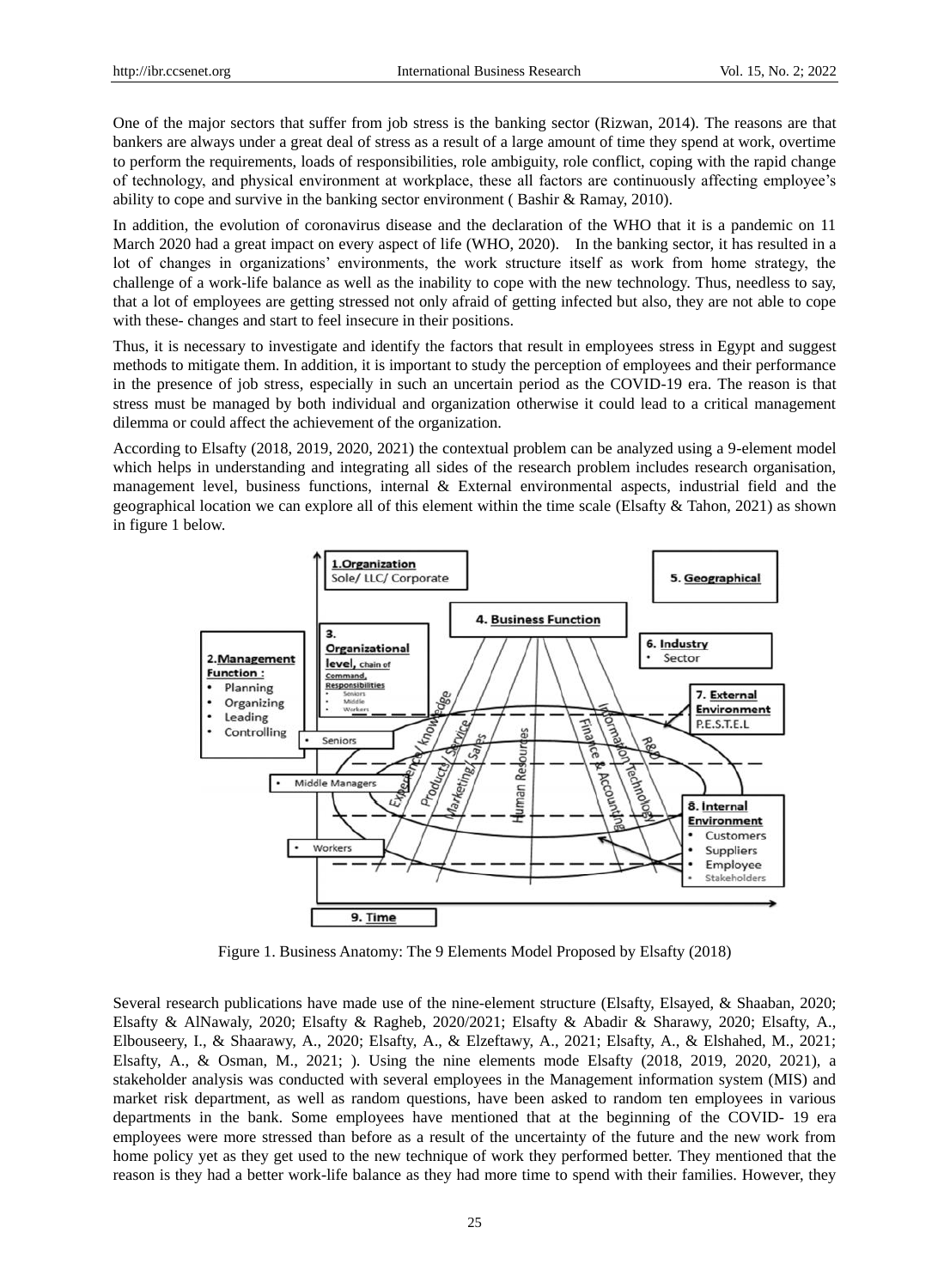still feel uncertain and stressed due to the new management and acquisition undergoes now as well as the unusual work overload that pushes them to do extra work that is not of their responsibility. In addition, a meeting was performed with the head of the market risk and head of risk control in the bank and they mentioned that work-life balance is rare as you go higher in the managerial levels as their responsibilities increase; they have to work at any time and take immediate actions as necessary. However, work overload is a real stress factor yet it is all about managing it. Also, they mentioned the changes in structure and the bank acquisition is making them feel unsecured of the new structure or the way they are going to manage the new Islamic bank products. A meeting with five HR employees was conducted and random questions were asked about what they think could affect the performance of employees or could increase their level of stress? They stated that time pressure and work overload especially in the period of coronavirus pandemic. They also mentioned that some departments' lack of manager's support and underutilization of employee's skills are other factors that act as an employee stress booster.

Employees are an important asset in the organization, and their performance is one of the crucial success determinants. According to Anitha J., employee performance is a combination of the financial or non-financial outcomes of the employees, that can directly be reflected on the organization's performance and success (J., 2014). Employee job performance is the degree of activity that the individual has to achieve the task successfully (Foster, 2002). Moreover, Jalagat (2017) mentioned that employee job performance is the outcome of the person's contribution to the organization in which the organization may evaluate as constructive or destructive (Jalagat, 2017).

Stress was defined by Robbins, Coutler, Sidani, and Jamila as is the opposing reaction individual have to extreme pressure placed on them from endless demands, constraints, or opportunities (Robbins, Coutler, Sidani, & Jamila, 2011). According, to the Health, Safety, Security and Environment world (HSSE) employees can be affected by stress in both positive and negative ways, it could help in performance improvement for athletes, actors, or actresses (HSSE, 2001). However, the problem arises when the factors that cause stress became persistent and greater than the individual ability to cope with it or to perform the required tasks (Anderson, 2003). Thus, it's all about the ability of employees in managing stress, especially when demands and pressure become excessive, which could result in a significant impact on the employee's job performance (Bower, 2016) ( Bashir & Ramay, 2010). Accordingly, job stress factors should be properly identified and analyzed as this is extremely crucial to be managed for both individuals and organizations (Chinyere, Ngige, & Mojekeh, 2019).

The factors that result in stress are role ambiguity, underutilization of skills, and work overload. According to Robbins, Coutler, Sidani, and Jamila role ambiguity is when work expectations are hard to satisfy (Robbins, Coutler, Sidani, & Jamila, 2011). It is when employees are confused and not sure of the way or method that the task is going to be performed with or when there is no clear instruction or clear responsibility of what is required from them (Jalagat, 2017). While Jalagat (2017) defined underutilization of skills as the skills and abilities that employees have that are beyond the required job to be performed (Jalagat, 2017) (Margolis, Kroes, & Robert, 1974). Moreover, work overload is when the employees have a lot of responsibilities that exceed their capability of achieving them (Jalagat, 2017). Thus, Impractical deadlines or unrealistic expectations, and uncontrollable workloads will result in job stress even to the most capable employee.

The coronavirus pandemic (COVID-19) has worsened what was already there regarding the mental health problem in the workplace for years, it compounded the existing challenges (singh, 2020). On one hand, some people they found themselves unemployed and in a financial terrible, others are unsecured in their jobs as companies can do downsizing at any time to cut losses, on the other hand, those who were working from home are carrying challenges of their own (singh, 2020). Thus, with the increase in the level of stress during the pandemic dues to these conditions, it impacted significantly employees' performance and productivity.

Accordingly, the objective of this paper is to investigate the perception of the employees working in one of the private banks in Egypt and their performance which is the dependent variable of the study. Moreover, it will measure the presence of the job stressors which are role ambiguity, underutilization of employee's skills, and work overload on banker's performance especially in the uncertain period as COVID-19 which is the mediating variable.

Although, a lot of researchers worldwide have conducted this study on different sectors includes banking, only a few applied it to Egyptian employees. Those who studied the impact of stress on Egyptian employees were applying it to the nursing sector and none of them has studied the impact on employees working in banks or study the impact of coronavirus pandemic on employees' performance. Thus, this study will contribute to the science as it will study the perception of employees of one of the private banks in Egypt and their performance in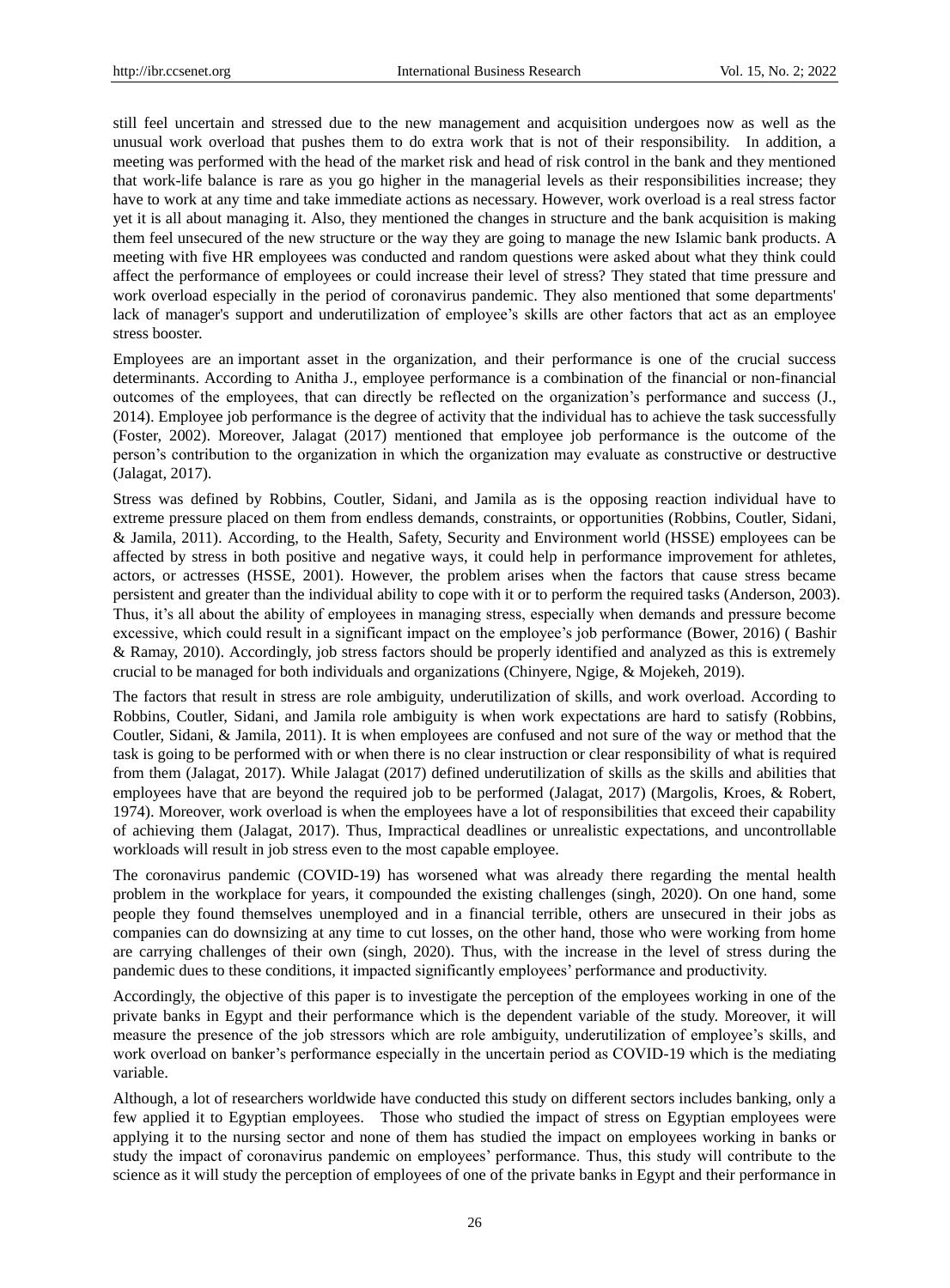the presence of job stress on one of Egyptian banks context which will lead to extra-scientific research studies in this field and it allows the practitioners to refer back to relevant science in this field which is rare to be affordable and to be available in developing countries as Egypt.

#### **2. Literature Review**

The job stress concept was highlighted in the 1990s where researchers started to focus more on occupational health and safety (Bower, 2016). According to the International Labour Organization, workplace stress is getting a very critical issue now than ever before, with the increase of global competition, difficulty in having a work-life balance, globalization that changed the nature of jobs, longer working hours as well as an increase in work pressure (Bower, 2016).

According to Chen and Silverthrone (2008), job stress is a psychological pressure that occurs related to the work that affects an employee's skills and ability to respond to a specific situation (JC & C., 2008). Job stress is derived from excessive demands and pressure that exceeds an employee's ability to perform the given tasks. Thus, stress is supposed to be a complex and dynamic concept that can result in undesirable performance not only for employees by not working efficiently and effectively, but also it could reflect on the poor organization performance by not achieving its objectives (Chinyere, Ngige, & Mojekeh, 2019).

During the Coronavirus pandemic period, it was found that stress was getting worse and it has affected the majority of employees worldwide (singh, 2020). It was found that almost 70% of American employees claim the COVID-19 is the most stressful time of their career, even more than what occurred in the great recession in 2008 (Mayer, 2020). Also, 88% of employees were found to have moderate to an extreme level of stress in the first few months of the pandemic (Gavidia, 2020).

Accordingly, there are many factors that could result in job stress and could affect the level at which employees can perform their targeted tasks. One of the main stressors that affect employee performance is *role ambiguity*. Robbins, Coutler, Sidani, and Jamila (2011) have defined role ambiguity as the work expectations that are not easy to be fulfilled as they do not have any clear instruction or clear responsibility of what is required from them. When employees have abstrusely tasks with no clear guidance will result in a decline in employees' performance, a higher level of stress and an inability to meet their targets (Murali, Basit, & Hassam, 2017). Many researchers found that role ambiguity has a negative impact on employee performance as a study conducted by Abu-Hussen, Abu-Salih, and Al Saket (2016) that was applied on Telecom Group (JTG) employees in Jordan as well as a study conducted by Murali, Basit, and Hassan in 2017 on employees selected from different sectors in Malaysia.

Another job stressor is the *underutilization of skills*, which was first introduced by Jalagat (2017). It was defined as the skills and abilities that employees have beyond the job requirements (Jalagat, 2017) (Margolis, Kroes, & Robert, 1974). Jalagat (2017) found that it has a significant effect on employees' performance..

Needless to say, that *Work overload* is another factor that results in workplace stress. Work overload is when employees have excessive responsibilities to achieve the job assigned to them or the endless tasks that are beyond their ability or more than what the employee can bear (Jalagat, 2017). Many studies found that work overload can hinder employees' performance as Abu-Hussen, Abu-Salih, and Al Saket (2016) as well as the study conducted by Jalagat in 2017. However, Murali, Basit, & Hassam (2017) found that work overload has no significant impact on employees' performance working in different sectors in Malaysia.

The job stressors are not limited to these above-mentioned factors; however, they differ by the change in the circumstances, industry, and even the country where the study is conducted in. As a result, several researches researched and analyzed the influence of job stress on employee performance in in different sectors and in different countries.

For example, a study conducted in Jordan by Abu-Hussen, Abu-Salih, and Al Saket (2016) was applied to Jordan Telecom Group (JTG) employees. The job tress factors examined in this research were: work overload, role conflict, role ambiguity, and physical conditions of work, while the dimensions of job performance were: Job Commitment, Job Loyalty, Functions Accomplishment, and Job Discipline as shown in the conceptual model below in figure (2) (Abu-Hussein, Abu-Salih, & Al Saket , 2016). The study found that job stress factors are negatively affecting the performance dimensions under study, which were consistent with the findings of Bashir & Ramay (2010), M.Kotteeswari & Sharief( 2014), and Sabir, Akhtar, Zakir, Nadeem, & Rehman (2014).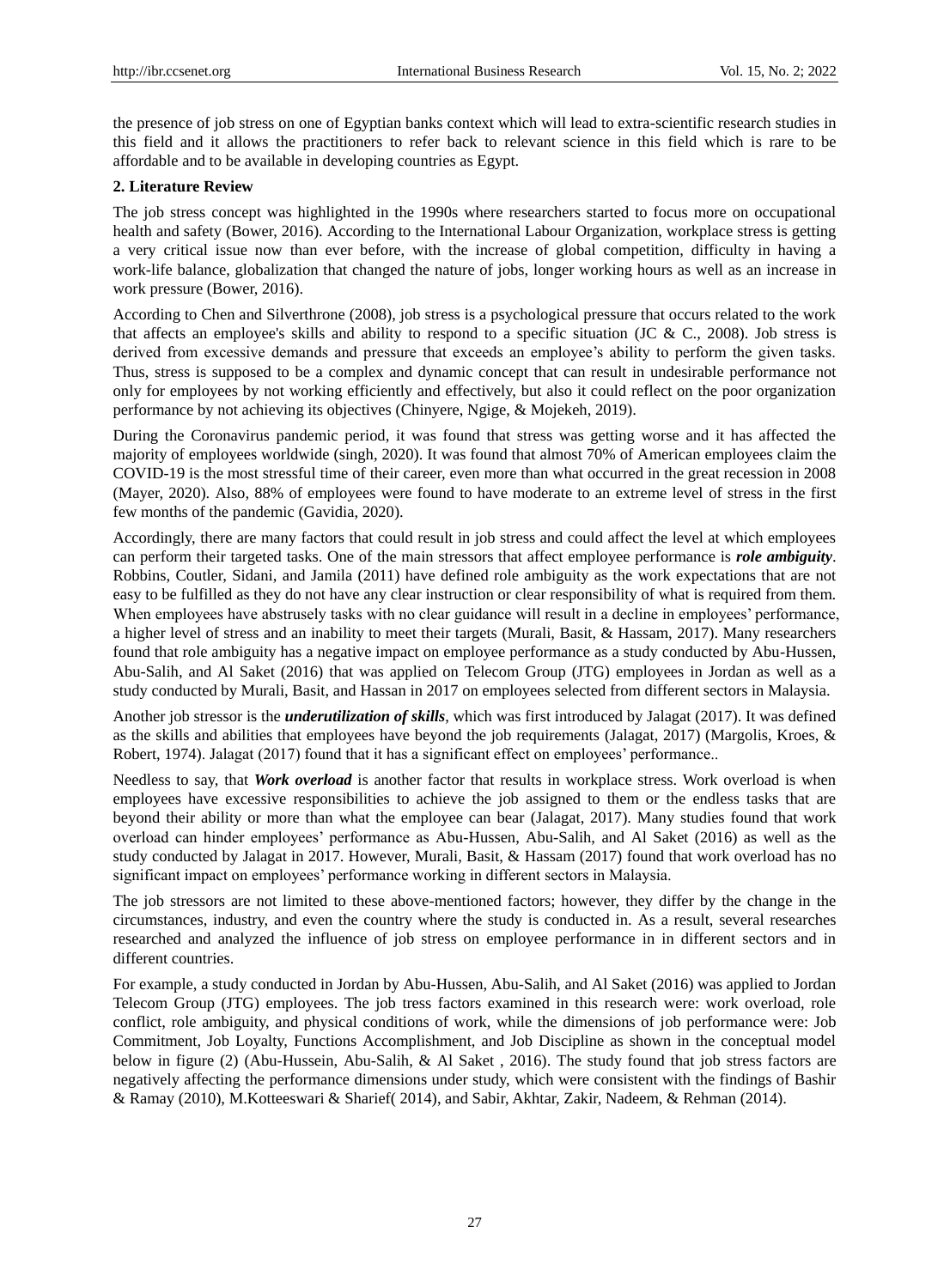

Figure 2. Conceptual Model (Abu-Hussein, Abu-Salih, & Al Saket , 2016)

Murali, Basit and Hassan created a framework that helps in analyzing the impact of job stress and employee performance of employees selected from different sectors in Malaysia. This model focused on time pressure, work overload, lack of motivation and role ambiguity as shown below in figure (3). It found that time pressure and role ambiguity are negatively affecting employee performance, however, work overload and motivation have no significant impact (Murali, Basit, & Hassam, 2017).



Figure 3. Conceptual Model (Murali, Basit, & Hassam, 2017)

Revenio Jalagat (2017) argued that stress is one of the common difficulties that employees experiences on regular basis in their workplace, which could affect their mental and physical health. Accordingly, Jalagat (2017) conducted a study to examine the determinants of job stress and their impact on employees' performance of Petroleum Development Oman (PDO) in Al-Bahja Center. The job stressors examine in this research were: Job Ambiguity, underutilization of skills, and work overload as shown in the conceptual model in figure (4) below (Jalagat, 2017). The survey questionnaires were employed in a descriptive research design for the study, concluded that there was a significant relationship between job stress and employee performance where underutilization of skills and work overload significantly correlates to employee performance (Jalagat, 2017).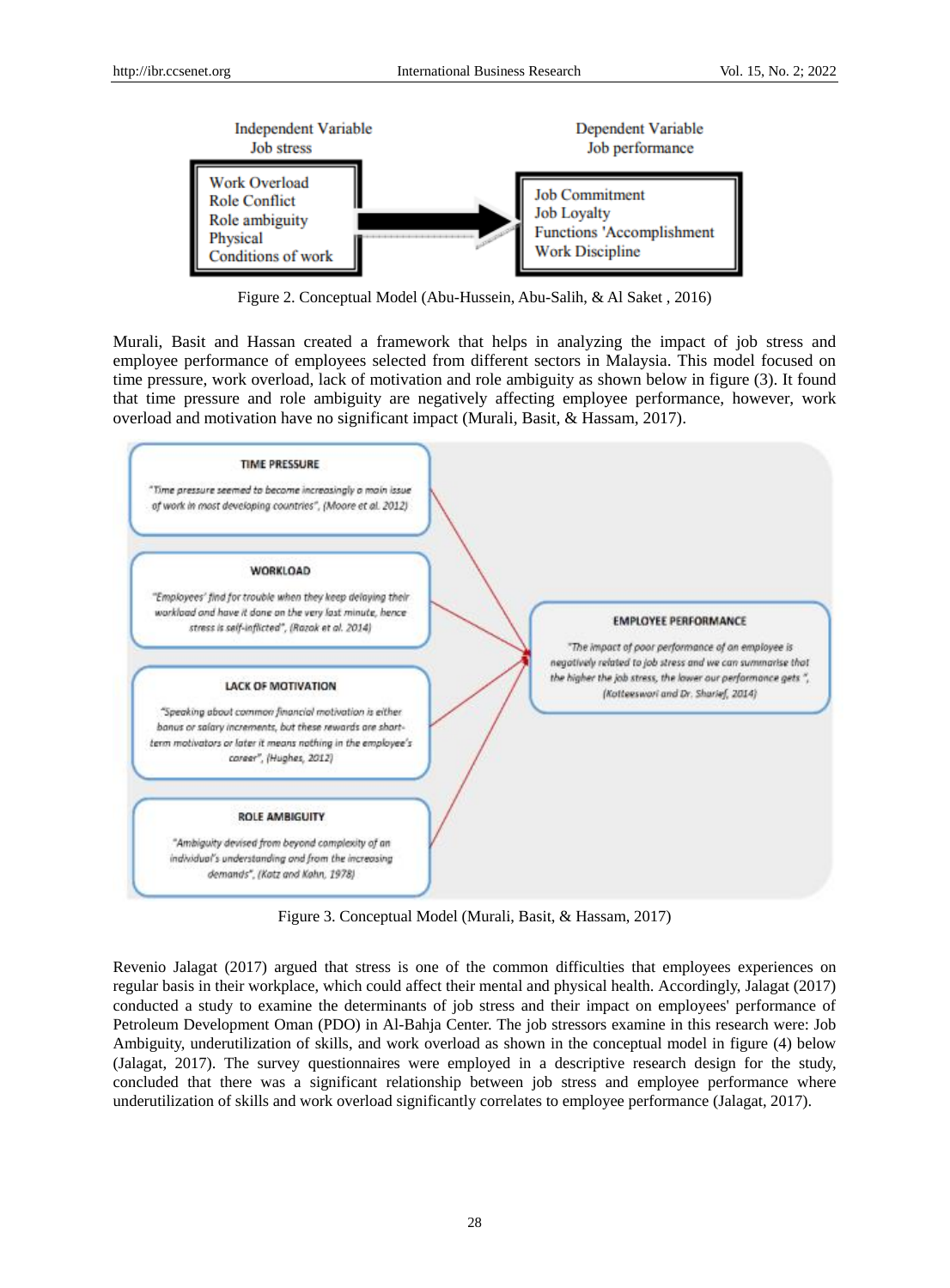

Figure 4. Conceptual Model (Jalagat, 2017)

For many years, the banking sector has been through enormous changes in organization and structure, as a result of emerging technologies and new types of jobs created that reshaped the working conditions and led to a continuous change in employment (Giorgi, et al., 2017). In addition, the increase of the market competition between national and international banks and the implementation of economic plans -like in Egypt those implemented by the Central Bank of Egypt- have placed great pressure and stress on banks and consequently bankers as well as their performance (Silva & Barreto, 2012). Moreover, according to Pandey (2020), the competition level in the financial sector is very intense accordingly employees are pressured to provide a long-term relationship with customers, provide an outstanding service to have a competitive advantage in order to avoid losing their customer base.

Accordingly, the banking sector is considered to have a high-stress environment across the globe compared with the other sectors (Pandey, 2020). Many researchers found workplace stress is critical in the banking sector and resulted in a potential negative impact not only on employees' mental, psychological and physical health but also on the organization as a whole (Giorgi, et al., 2017). Thus, researches were conducted on the banking sector to examine and evaluate the impact of job stress on the performance of employees.

Muhammad Naeem Shahid, Khalid Latif, DR. Nadeem Sohail, Muhammad Aleem Ashraf (2010) conducted a study in Pakistan. The study examined six constituents of job stress "lack of administrative support, excessive work demand, problematic customer relations, coworker's relationship, family and work-life balance and riskiness of job" and examined their impact on bankers' performance in the district Faisalabad (Shahid, Latif, Sohail, & Ashraf, 2010). They found that all the components of stress, are negatively related to employee's performance (Shahid, Latif, Sohail, & Ashraf, 2010). This is consistent with another study conducted in Pakistan by Usman Basher and Mohammed Ismail (2010) who concluded that job stress hinders employee performance and contributes in employee dissatisfaction. Also, they found that work overload and time pressure make bankers incapable of having a work-life balance which causes some serious social problems ( Bashir & Ramay, 2010). They suggested that organizations should have a supportive culture within the working atmosphere by having appropriate strategies regarding working hours, interpersonal relations, and employee supervision in order to mitigate and manage workplace stress in banks ( Bashir & Ramay, 2010).

In Indonesia in 2014, Iskandar Muda, Ahmed Rafiki and Martua Rezeki Harahap have conducted a study on Islamic banks. The study examined the important elements that influence employees' performance as job stress, communication, and motivation as shown in the conceptual model in figure (5) (Muda, Rafiki, & Harahap, 2014). They found that job stress has no impact on '''''''''' performance in Islamic banks in Indonesia (Muda, Rafiki, & Harahap, 2014). They justified that Islamic banks implement policies that are away from excessive pressure and stress that may push the employees to do unethical actions (Muda, Rafiki, & Harahap, 2014).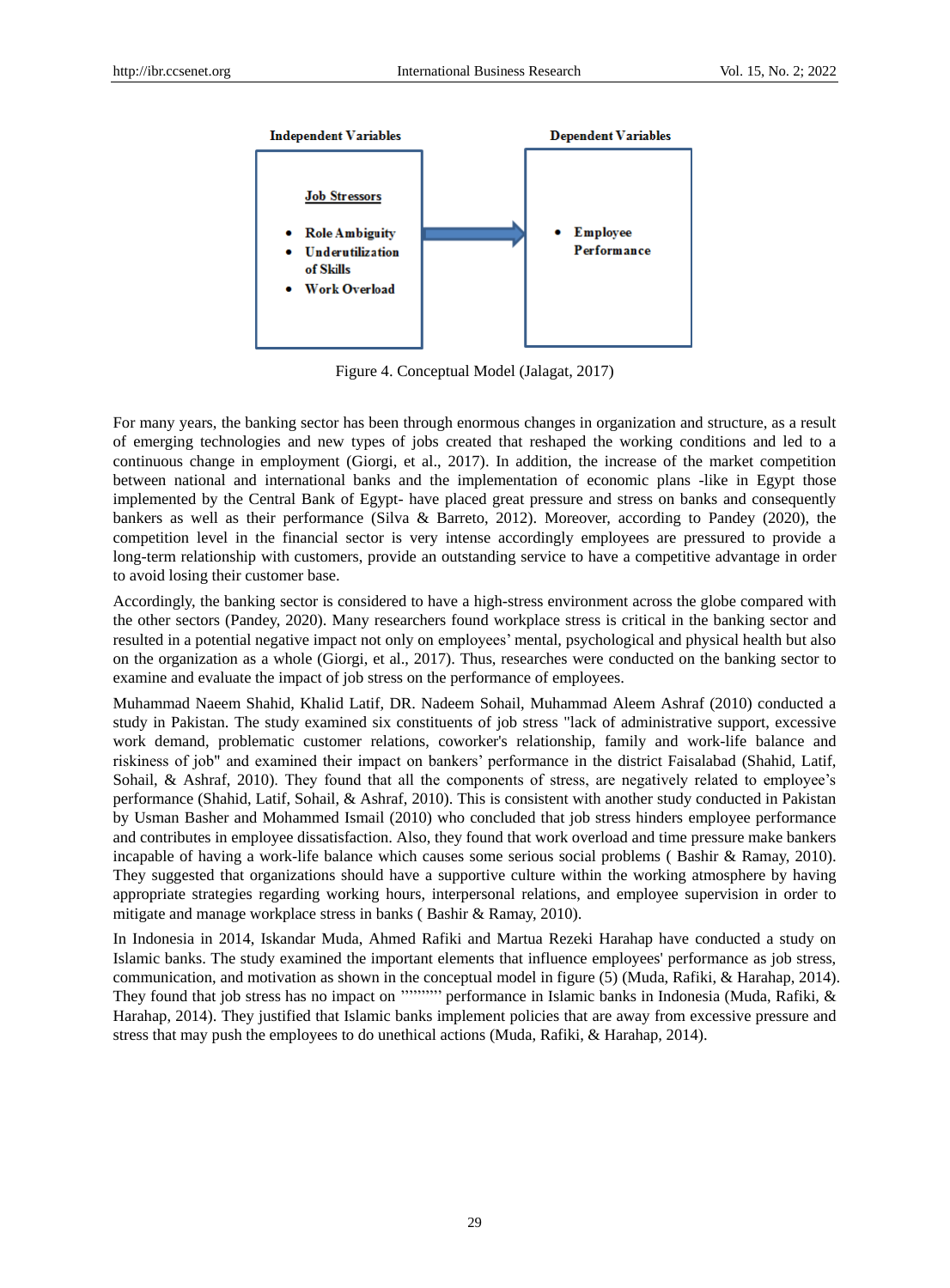

Figure 5. Conceptual Model (Muda, Rafiki, & Harahap, 2014)

Moreover, Goswami (2015) has evaluated the impact of occupational stress on employees' performance of Banks in major cities of Rajasthan State through a structured questionnaire. They found that job stress results in poor mental and psychological health (Goswami, 2015). Thus, they recommended that banks should not only diminish the job stress and insecurity, but also the psychological stress factors (Goswami, 2015). This could be done through reducing job and role conflict as well as investing more in supportive activities such as behavioral and psychological counseling, in addition to organizing time and stress management workshops (Goswami, 2015)

Another study was conducted by Md. Hasebur Rahman on a commercial bank in Bangladesh (Rahman, 2013). The study showed that there is a positive relationship between stress and employees' performances; however, there is an adverse relationship between stress and the health of employees' well-being (Rahman, 2013). Moreover, it found that long working hours and workload are the top stressors of both public and private commercial banks in Bangladesh (Rahman, 2013).

In addition, Mbanefo Priscilla Chinyere, Prof. Chigbo D. Ngige, and Michael O. Mojekeh, conducted the same study on Selected Banks in Nigeria Mbanefo Priscilla (Chinyere, Ngige, & Mojekeh, 2019). The study found that bankers' organizational skill is influenced by employees' work-life and family interface; on the other hand, there was no relation between management support and bankers' effectiveness (Chinyere, Ngige, & Mojekeh, 2019).

Dhruba Lal Pandey (2020) has examined eight elements of job stress; "work type, salary pay scale, and job insecurity, poor communication, work overload, lack of motivation, lack of management support and poor performance evaluation and appraisal system" as shown in the conceptual model in figure (6) (Pandey, 2020). This study was conducted on bankers of Kathmandu valley the capital of Nepal and concluded that work overload was ranked the top reason of stress belongs to employees, then comes the lack of job security, poor communication, and work type (Pandey, 2020). The result was justified as Nepalese banks have a culture that works in a burden, not an opportunity to learn (Pandey, 2020). This was consistent with a study conducted in 2018 by Vijayan with a conceptual model in figure (7), who found that work stress has a negative relation to employees' performance and the most important job stressors were job insecurity, role conflict, and low pay (Vijayan, 2017).



Figure 6. Conceptual Model (Pandey, 2020)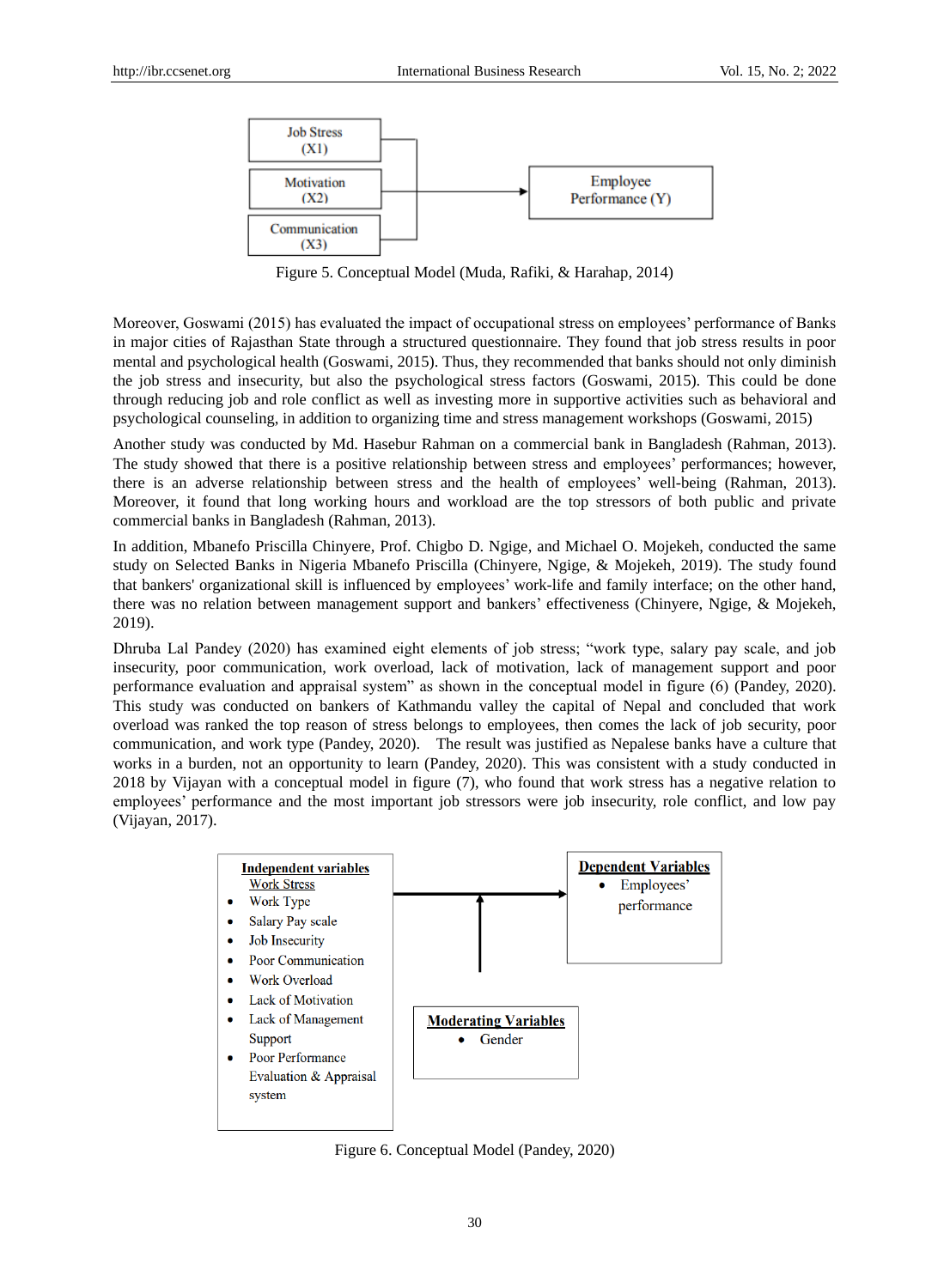

Figure 7. Conceptual Model (Vijayan, 2017)

Although Egypt was ranked in 2016 by Bloomberg in "The most stressful country in which to live", the 15th out of 74 countries under study (Bower, 2016), only a few studies were conducted on Egyptian employees to examine the job stress factors and only one study was applied on banking sector while two were on nursing sectors.

Madian, Abdelaziz, and Ahmed (2019) conducted research to examine the impact of stress on nursing students at Damanhour University in Egypt. They found that students are facing a moderate level of stress (Madian, Abdelaziz, & Ahmed, 2019). While, Amr, El-Gilany, El-Moafee, Salama, & Jimenez (2011) conducted another paper to examine and evaluate the level of stress among bachelor's degree Mansoura nursing students and to determine the possible factors. They found that students face high-stress levels, anxiety, and depression by 40.2%, 46.6%, and 27.9% respectively (Amr, El-Gilany, El-Moafee, Salama, & Jimenez, 2011). Accordingly, they concluded that stress management is recommended to be introduced in the nursing health of the university (Amr, El-Gilany, El-Moafee, Salama, & Jimenez, 2011).

The only study that was conducted on the banking sector at Mansoura City in Egypt was by Salim, Wahed, Zidan, and Assad (2019) that was applied to employees working in national and private banks. They focused on evaluating the occupational job stress among Egyptian bankers and determining its risk factors (Salim, Abdel Wahed, Zidan, & Aboal asaad, 2019). They found that about 22.8% of employees working in national banks showed higher levels of stress compared with only 12% in private banks (Salim, Abdel Wahed, Zidan, & Aboal asaad, 2019). In addition, they concluded that there are statistically significant differences between employees working in national and private banks and recommend that interventions are needed to eliminate occupational stress among employees working in the banking sector (Salim, Abdel Wahed, Zidan, & Aboal asaad, 2019). This study was only examining the level of stress among employees working in the banking sector; however, no research has studied the impact of that stress factors on Egyptian employees working in banks.

In conclusion, Job stress can be caused by a variety of circumstances. According to the literature, these factors could include but are not limited to: overload of work, role ambiguity, lack of administrative support, role conflict, conditions of work, physical, lack of motivation, communication, underutilization of skills, work-life balance, time pressure, the riskiness of job and others. However, they may vary depending on the situation and the circumstances, industry, and the country where the study is conducted. Moreover, it was found that Egypt is one of the countries that have a high level of job stress for many different reasons especially in the banking sector. However, only a few studies have addressed this and none of them has examined their impact on employees working in the banking sector.

#### **3. Methodology**

The theoretical framework is developed based on the aim of the study as well as the previous literature in this area. the model was developed based on a previous study conducted by Jalagat in 2017 who examined the impact of job stress on employees' performance of Petroleum Development Oman (PDO) in Al-Bahja Center that is shown in figure (8) (Jalagat, 2017).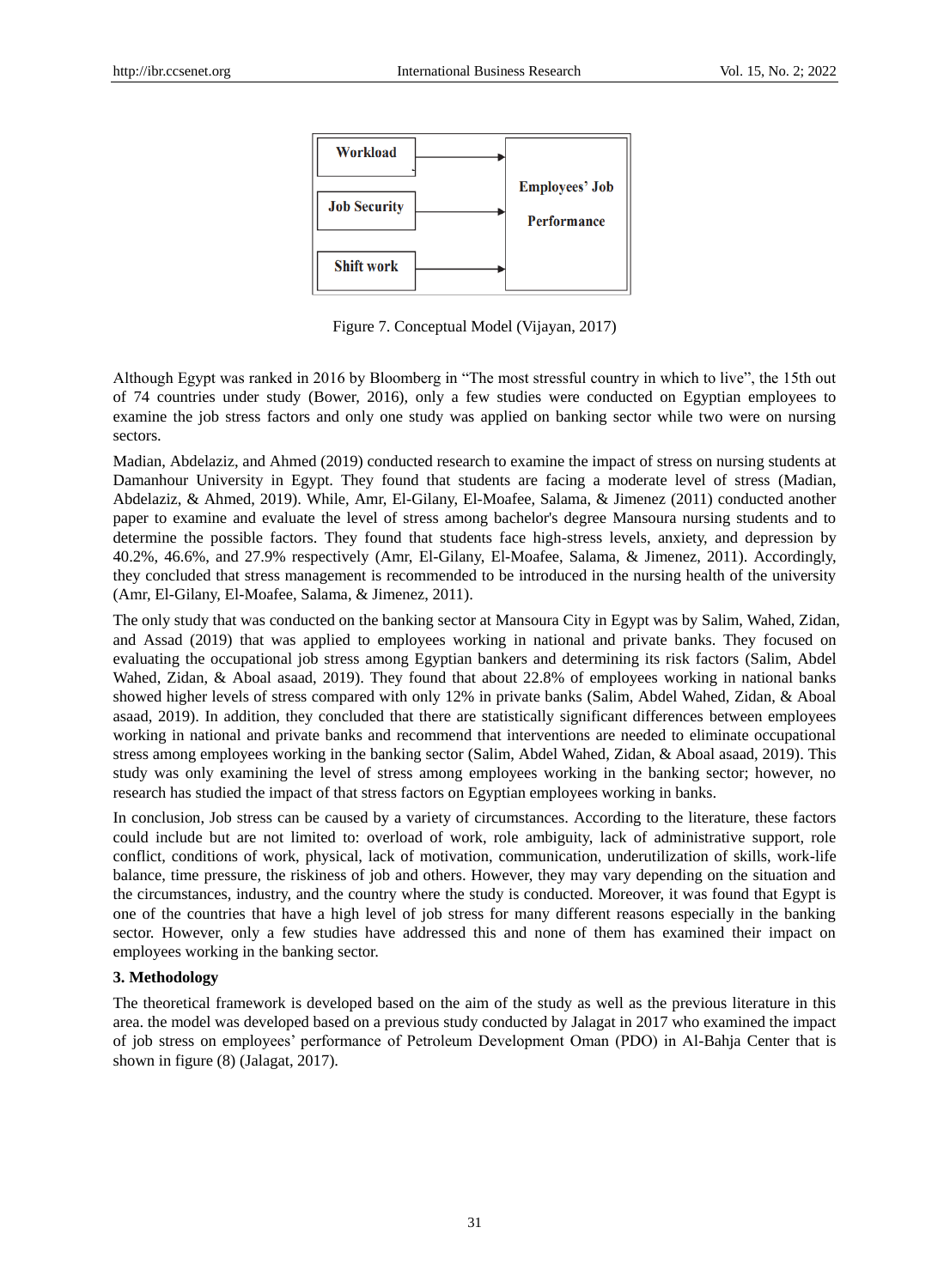

Figure 8. Conceptual model from the literature (Jalagat, 2017)

The Jalagat study aimed to identify job stressors that influence employee performance and investigate the link between these job stressors which is the independent variable and employee performance the dependent variable (Jalagat, 2017). This model was chosen as it contains the most relevant factors to this study which are role ambiguity, underutilization of skills, and work overload, adding only one more variable which is the effect of COVID-19 the mediating variable on job stressors and its impact on employee's performance. Accordingly, the new conceptual model has been developed as shown below in figure (9).



Figure 9. Research theoretical framework

This research model represents and fulfills the purpose of the study where the dependent variable is the perception of the employees working in one of the private banks in Egypt and their performance, while the independent variable is the presence of the job stressors in banker's environment which are role ambiguity, underutilization of employee's skills, and work overload, especially in the uncertain period as COVID-19 which is considered the mediating variable. This research is quantitative research with a descriptive research design and the type of investigation is moderate -contrived research as the researcher will use a model that was previously conducted in the literature by Jalagat (2017) adding only the meditating variable which is the effect of COVID -19 era on job stressors and their impact on employee's performance.

The questionnaire is used in data collection as it helps in gathering a large number of quantitative data, as it can be sent to respondents electronically via email, and responses will be easily collected and analyzed. The questionnaire is divided into two parts. The first part of the questionnaire focuses on the demographic profile of the respondents as for example the employees' gender, age, educational level, position in the bank, and years of experience in the banking sector. While the second part of the questionnaire presents the questions as presented by Jalagat (2017) in addition to the questions related to the mediating variable COVID-19 attached appendix (A). The measuring scale used is the Likert Scale model in the form of (5) Strongly Agree; (4) Agree; (3) Neither Agree/Disagree; (2) Disagree; (1) Strongly Disagree. The data is collected and analyzed using the descriptive statistical tool to determine the impact of the job stressors on employee performance in one of the private banks in Egypt.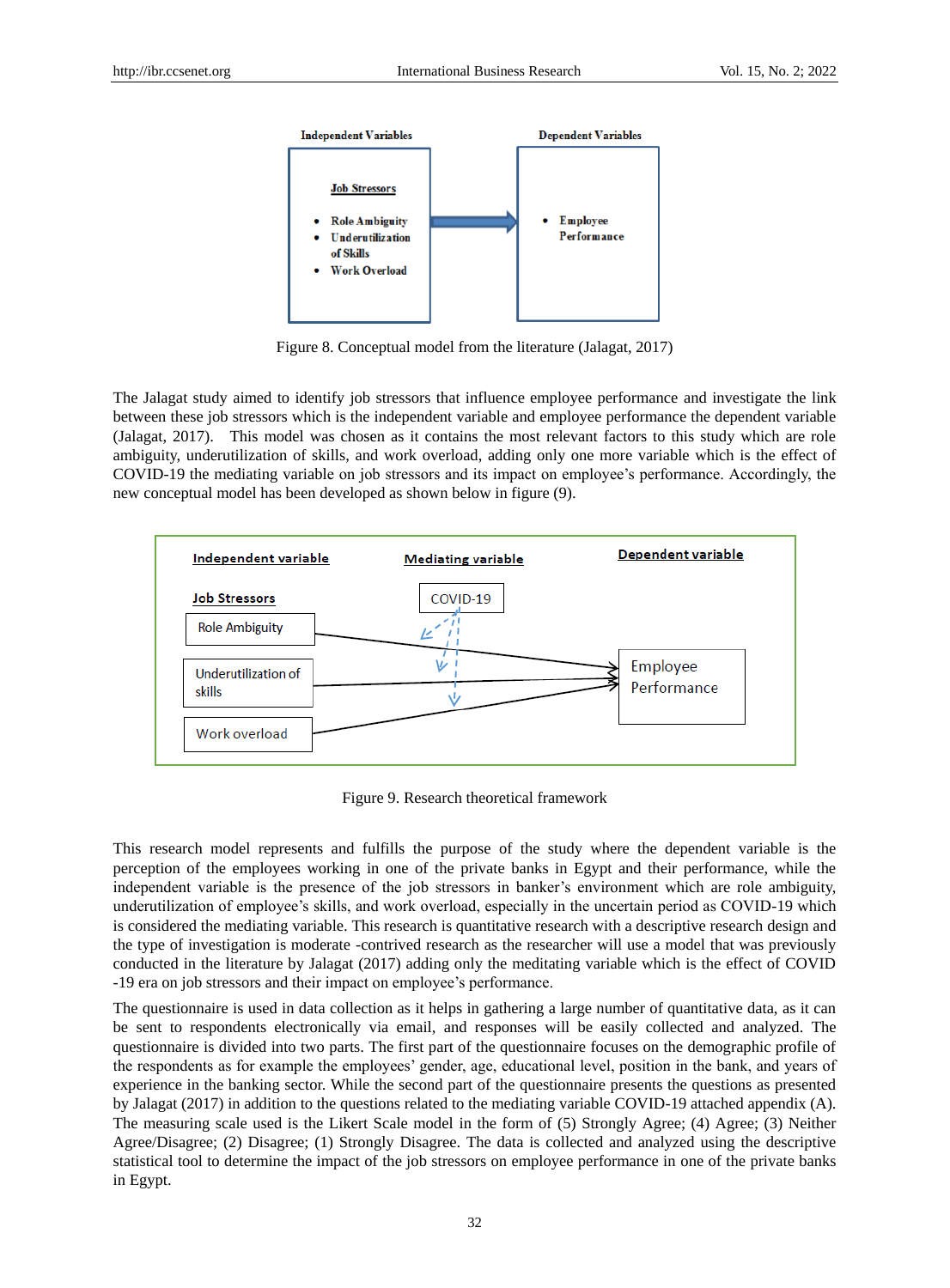#### **4. Data Analysis**

The data has been analyzed using descriptive techniques such as frequencies, percentages, means, and histograms to describe the collected responses. Firstly, a preliminary unstructured interview has been conducted with different experts in the banking field in order to validate and enrich the proposed model. At the same time, the questionnaire has been distributed in order to measure and analyze each variable under study. The survey is distributed among the employees of the bank in all departments and the collected responses were 51 respondents that were taken from a total population of 1,100 employees.

Female respondents represented the majority with 56.8% while the male represented only 43.14% of the total sample; most of the participants were holding master's and bachelor's degrees. The majority of participants were between the ages of 30 and 39, with a rate of 59%, 29% were in the rage of 20-29 years and 12% were more than 40 years. The results showed that more employees are in their middle ages. While regarding the years of experience, 37% of respondents had 10-20 years of experience in the banking field, 29% had 0-5 years of experience, 25% had 6-10 years and only 8% had 20-30 years of banking experience. This variation ensures having a wider perspective of respondents.

The second part of the questionnaire were discussing the Job stress that is considered a challenge in the banking sector, especially in Egypt.

Regarding the first variable which is role ambiguity as shown in figure (10), the results showed that on average 37% of the respondents disagreed that stress could occur when employees do not have a clear role or responsibilities of what is required from them, while only 31% were agreed. This shows that there is a likelihood of disagreement that the job stressor "role ambiguity" has an impact on employees' performance in the banking field. Bankers see that their departments have clear goals and they always have well-defended procedures to follow. Moreover, it is easy to establish a clear path for their career.

It is also found that for the second variable which is underutilization of skills as shown below in figure (11), 36% of respondents disagreed that it increases job stress or negatively affects their performance in the bank. Bankers believe that they can improve their knowledge and skills as long as they are working in the bank. On the other hand, 24% of respondents agreed that underutilization of their skills increases their job stress and does not give them the chance to improve their performance. Thus, this shows that there is a likelihood of disagreement that the job stressor "underutilization of skills" has an impact on employees' performance in the banking field.

Regarding the third variable which is work overload as shown below in figure (12), it is found that 43% of respondents agree with another 16% strongly agree that stress could occur when employees are overloaded with work that exceeds their capabilities and affects their performance. It is found that bankers accept any new tasks assigned to them even if they feel tired and overloaded only to maintain a high level of performance. This suggests that as a result of the loads of work in the banking field on daily basis, employees have the feeling that they are assigned to too many tasks that exceed their capabilities, thereby impacting their performance, and wind up with exhausting. Thus, this shows that that work overload has an impact on employee performance in the banking field.

In analyzing the impact of role ambiguity on employees' performance as a result of Covid 19, it is found that 41% of respondents do not agree that their role ambiguity has changed or caused more job stress in the banking field because of the pandemic of coronavirus as represented in figure (13) below. They kept doing the job as it is, by sticking to the bank procedures and clear goals. Moreover, it is found that 41% of respondents are neutral to the impact of underutilization of their skills on their performance in the coronavirus pandemic era as represented in figure (14). However, in figure (15) 47% of respondents are agreed that work overload has an impact on employee's performance in this very stressed period of the pandemic. Employees believed that they are overloaded with work that exceeds their capability of executing which has an influence on their performance in this period. This can be interpreted as in the Covid-19 era the employment rate is too low, thus employees have the tendency to accept any extra task or any job even if it is too stressful or beyond their capability.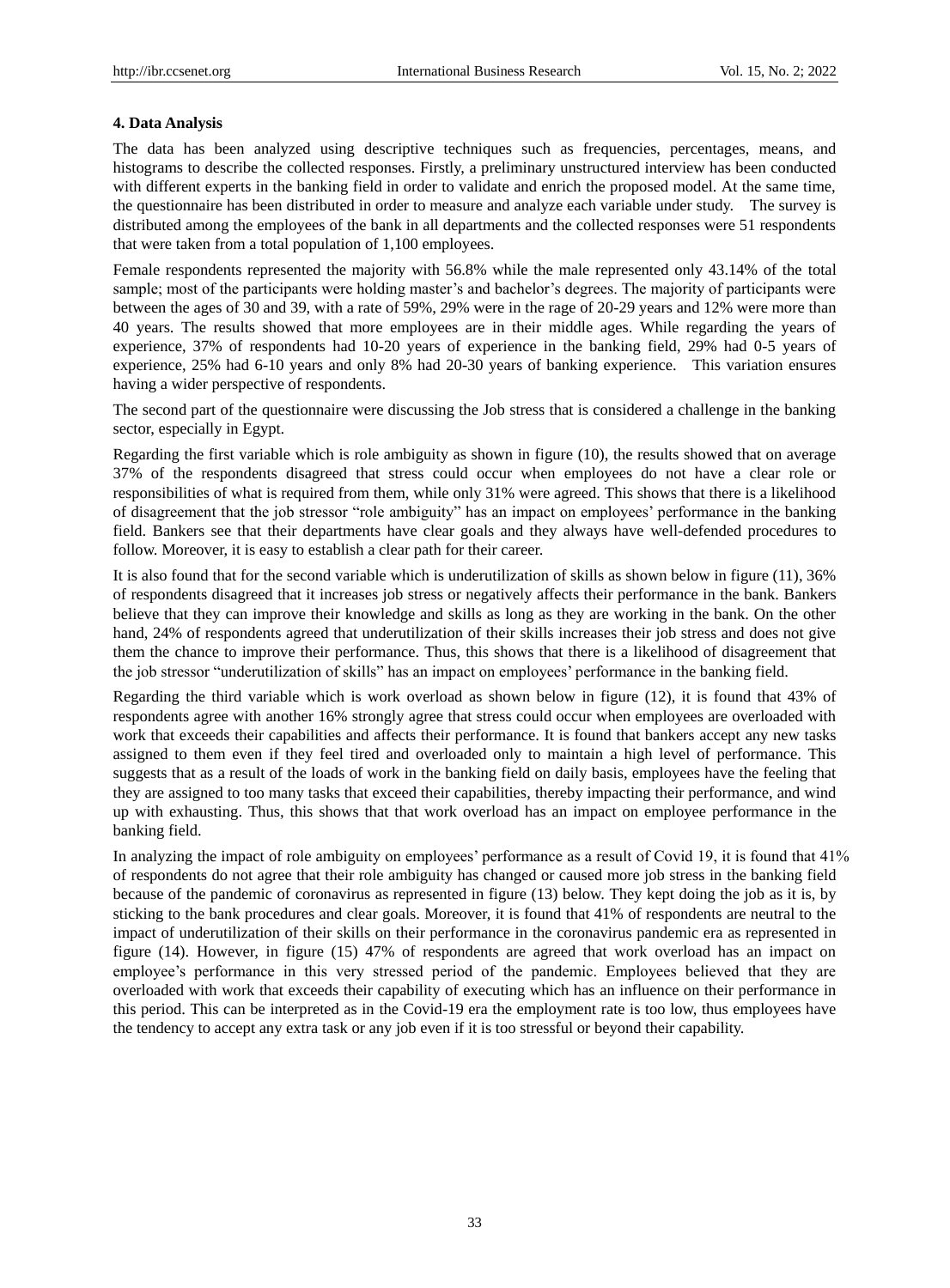





Figure 11. Work overload analysis



Figure 12. Underutilization of skills analysis



Figure 13. The impact of role ambiguity on employee's performance as a result of Covid-19 analysis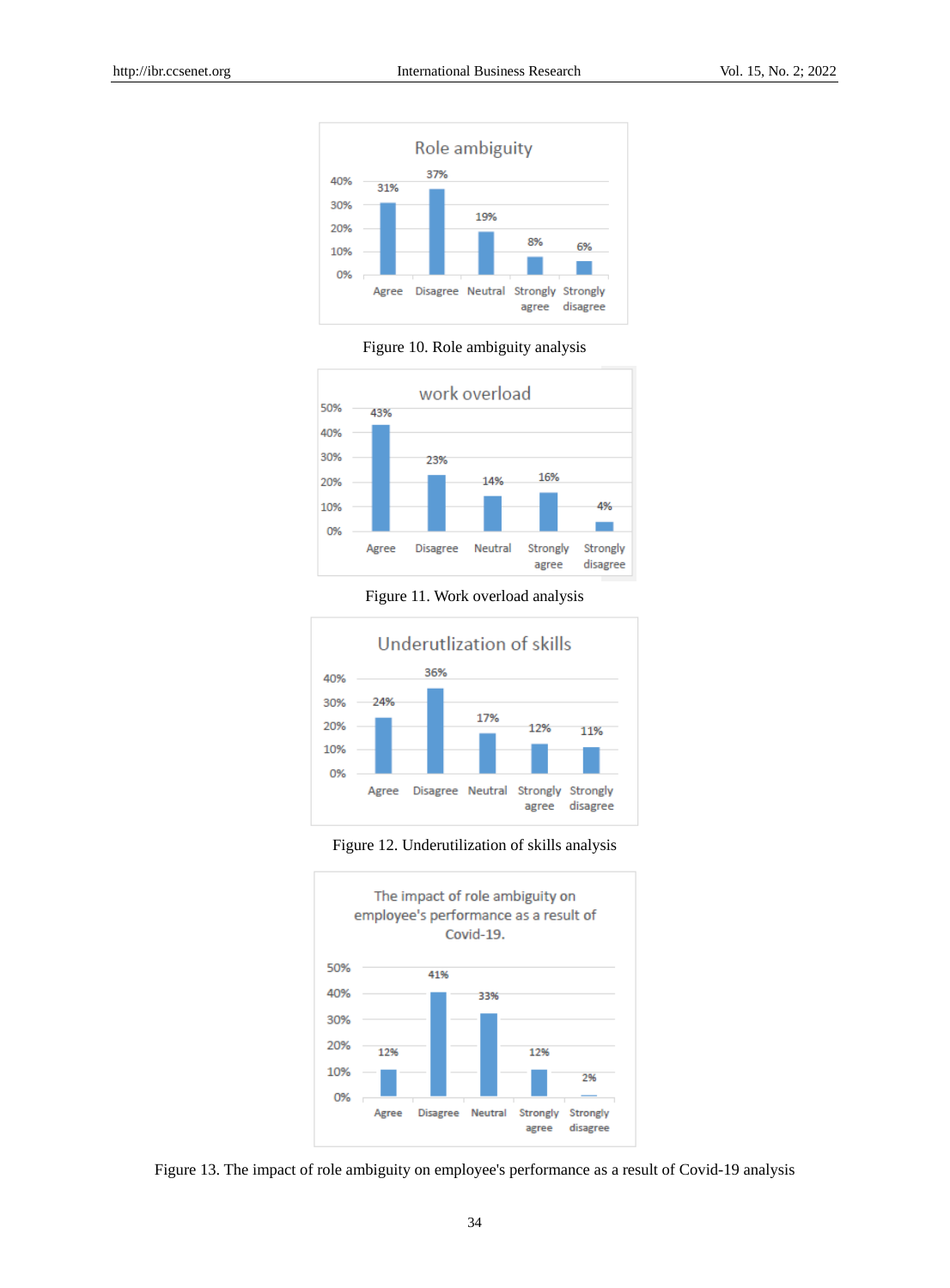

Figure 14. The impact of underutilization of skills on employee's performance as a result of Covid-19 analysis



Figure 15. The impact of work overload on employee's performance as a result of Covid-19 analysis

#### **5. Conclusion**

The main purpose of the study was to examine the perception of employees of one of the private banks in Egypt and their performance in the presence of job stress in the uncertain period of the coronavirus pandemic. There were three job stressors understudy: role ambiguity, underutilization of skills, and work overload. Also, the impact of Covid-19 on these job stressors was studied. From the analysis, it is found that there is a potential for disagreement that role ambiguity and underutilization of skills have an impact on employee performance, while work overload was found to have an impact on employee performance. In terms of the effect of the Covid-19 Pandemic, most of the respondents found that role ambiguity has no impact on employee performance while regarding underutilization of skills respondents were neutral neither agree nor disagree. On the other hand, it was found that respondents agreed that work overload has an impact on employees' performance in this very stressed period of the pandemic.

#### **6. Recommendations**

According to the findings of this paper, it is recommended that banks need to find ways to manage the stress and minimize the work overload of their employees in order to enhance employees' performance levels. This may include taking into consideration the development of employees' skills in order to reach their maximum level of performance. Moreover, managers and supervisors could provide more opportunities for employee growth or progression. Also, the HR department requires to identify the talents and potentials of employees before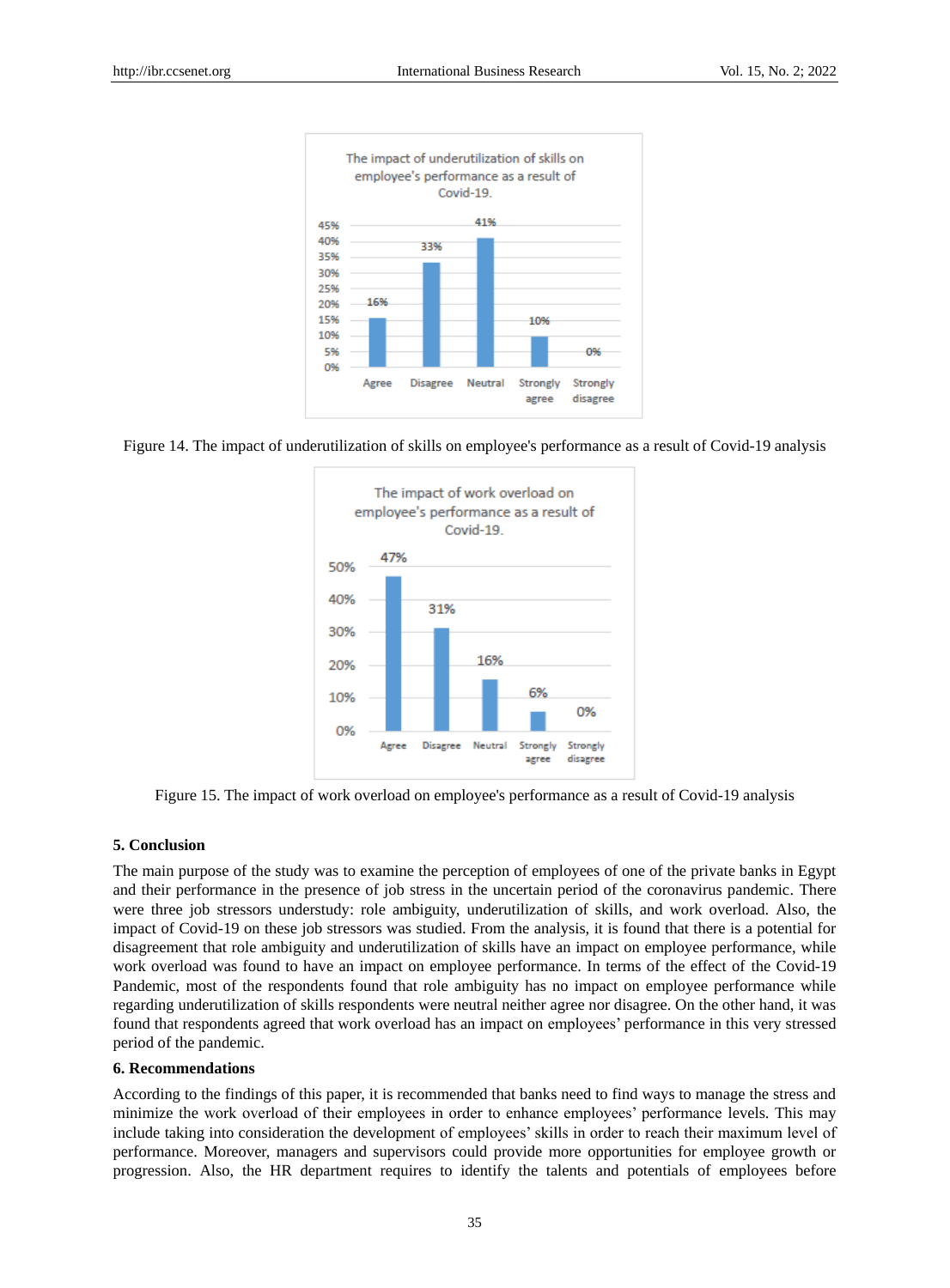assigning tasks to avoid overload of work. Finally, the appraisal and promotion system must have a proper way to provide feedback, set goals, communication skills, recognition, and task assignment.

#### **7. Further Research**

There are a lot of job stressors other than the ones under study that need more investigations as role conflict, conditions of work, physical, lack of motivation, communication, work-life balance, time pressure, the riskiness of job, and others. Thus, it is recommended to study whether these factors have an impact on employee performance in the banking sector in Egypt, especially in the COVID-19 era.

#### **References**

- Abu-Hussein, A. H. M., Abu-Salih, M. S., & Al Saket, L. Z. (2016, May). Impact of Job Stress on Job Performance. *Research Journal of Social Sciences*, 1-9.
- Amr, M., El-Gilany, A. H., El-Moafee, H., Salama, L., & Jimenez, C. (2011). Stress among Mansoura (Egypt) baccalaureate nursing students. *Pan African Medical Journal*. https://doi.org/10.4314/pamj.v8i1.71083
- Anderson, R. (2003, June). Stress at work: the current perspective. *The Journal of The Royal Society for the Promotion of Health*, 81-87. https://doi.org/10.1177/146642400312300211
- Bashir, U., & Ramay, M. I. (2010). Impact of stress on employees job performance a study on banking sector of Pakistan. *International journal of marketing studies, 2*(1). https://doi.org/10.5539/ijms.v2n1p122
- Boots, A. A. (2019). *Most Stressed Countries in the World.* Retrieved from https://www.atlasandboots.com/most-stressed-countries-in-the-world/
- Bower, E. (2016, October). The growing problem of stress in the workplace. *The American Chamber of Commerce in Egypt*.
- Chinyere, M. P., Ngige, C. D., & Mojekeh, M. O. (2019, May ). Effect of job stress on employee performance in selected banks in Nigeria Mbanefo Priscilla. *Scholars Journal of Economics, Business and Management*, 55-62.
- Retrieved .البورصة تعلن تنفيذ عرض الشراء الإجبار على بنك الأهلى المتحد بـ913 مليون جنيه .(27 Retrieved .N. Y. (2020, October .) October 28, 2020, from

البورصة-تعلن-تنفيذ-عرض-الشراء-الإجبار-على-بنك-الأهلي-المتحد/2020/10/27/5039960/ https://www.youm7.com/story/2020

- ElSafty, A. (2018). *Business Research Methods.* Egypt: Lecture Notes, Lecture One.
- Elsafty, A. (2018). *Lecture 2: Scientific Business Research Problem Definition* [PowerPoint slides]. Retrieved from Maastricht School of Management, MBA Degree.
- Elsafty, A. (2018). *Lecture 2: Scientific Business Research Problem Definition* [Lecture]. Retrieved from Maastricht School of Management, MBA Degree.
- Elsafty, A. (2020). *DrAshrafElsafty Channel.* Retrieved from https://www.youtube.com/watch?v=y-jDT2iOOhU&list=PLKSWZdnzp8p3uFLLh2N8\_d0W7ZmJDLMjW  $\&$ index=42 $\&$ t=628s
- Elsafty, A., & AlNawaly, A. (2020). Role of Co-Working Spaces' Services in Entrepreneurs Growth in Upper Egypt, The Case of Step Co-Working Space. *Business and Management Studies, 6*(2). https://doi.org/10.11114/bms.v6i2.4899
- Elsafty, A., & Elshahed, M. (2021). The Changes in Online Buying Intention as a Determinant of Behavior During COVID-19 Pandemic in the Ready-Made Garments Industry in Egypt. *International Journal of Business and Management*, *16*(5), 1-24. https://doi.org/10.5539/ijbm.v16n5p1
- Elsafty, A., & Elzeftawy, A. (2021). The New Era of Digital Transformation and COVID-19 Effect on The Employment in Mobile Operators in Egypt. *Business and Management Studies*, *7*(1), 1-21. https://doi.org/10.11114/bms.v7i1.5087
- Elsafty, A., & Osman, M. (2021). The Impact of COVID-19 on the Efficiency of Packing Lines in Pharmaceutical Manufacturing Sites in Egypt. *International Journal of Business and Management*, *16*(7), 57-72. https://doi.org/10.5539/ijbm.v16n7p57
- Elsafty, A., & Ragheb, M. (2020). Role of Human Resource Management towards Employees Retention during Covid-19 Pandemic. *Business and Management Studies, 6*(2). https://doi.org/10.11114/bms.v6i2.4899
- Elsafty, A., & Tahon, A. (2020). Exploring Impact of Corporate Social Responsibility on Organizational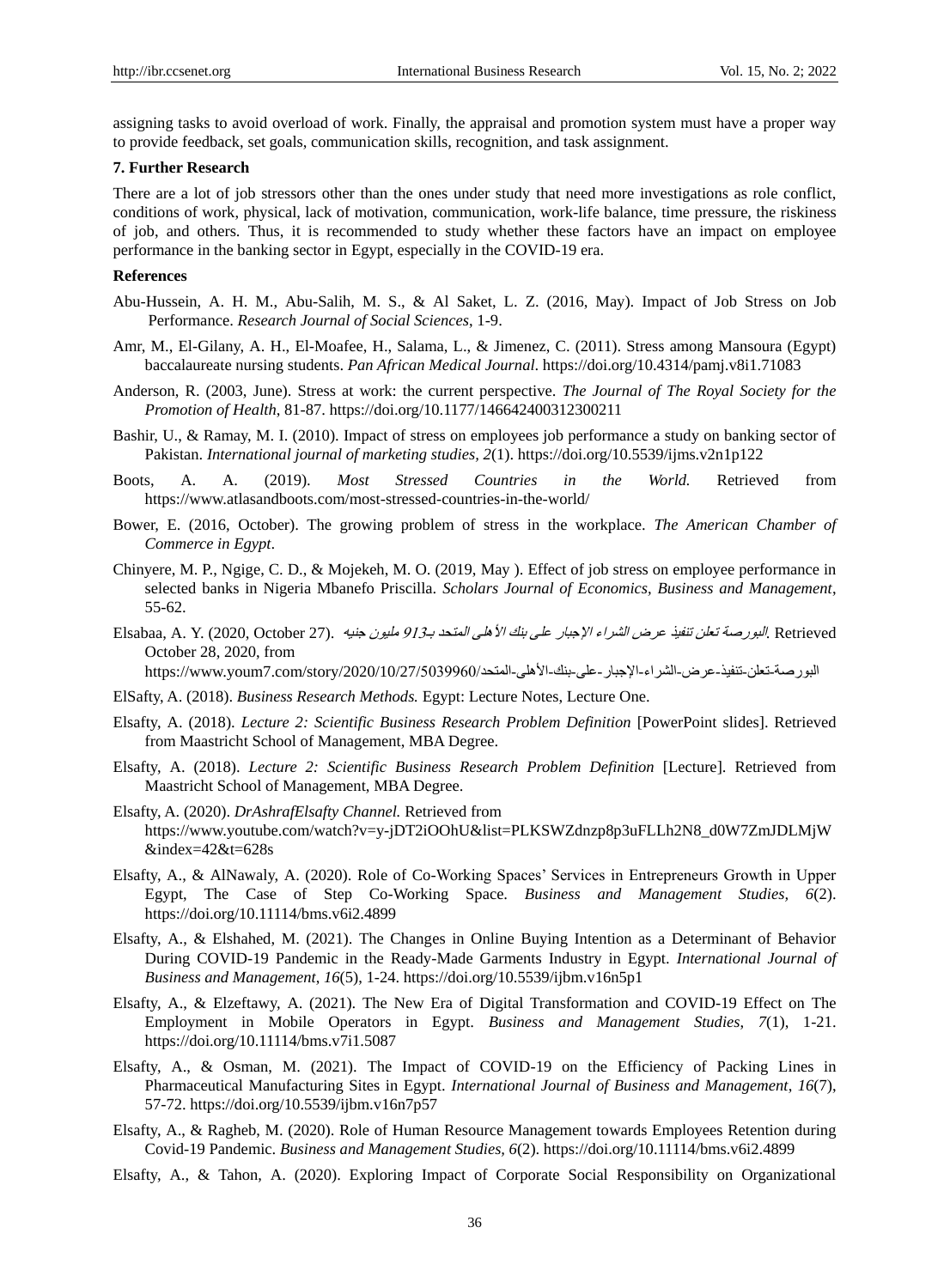Performance, the Case of Turkish Islamic Banks. *Business and Management Studies, 7*(1), 1-21. https://doi.org/10.11114/bms.v7i1.5087

- Elsafty, A., Abadir, D., & Shaarawy, A. (2020). How Does the Entrepreneurs' Financial, Human, Social and Psychological Capitals Impact Entrepreneur'S Success? *Business and Management Studies, 6*(3), 55-71. https://doi.org/10.11114/bms.v6i3.4980
- Elsafty, A., Elbouseery, I., & Shaarawy, A. (2020). Factors Affecting the Behavioral Intention to Use Standalone Electronic Personal Health Record Applications by Adults in Egypt. *Business and Management Studies, 6*(4), 14-36. https://doi.org/10.11114/bms.v6i4.5066
- Elsafty, A., Elsayed, H., & Shaaban, I. (2020). A Business Analysis Perspective for Engineering Education in Egypt. *Journal of Education and Training Studies, 8*(5), May 2020. ISSN 2324-805X E-ISSN 2324-8068. https://doi.org/10.11114/jets.v8i5.4721
- Elsafty, A., Elsayed, H., & Shaaban, I. (2020). Educating Engineering Students in Egypt: Recommendations for Improvement. *International Journal of Higher Education.* https://doi.org/10.5430/ijhe.v9n3p1
- Elsafty, A., Elsayed, H., & Shaaban, I. (2020). *Journal of Education and Training Studies, 8*(8). https://doi.org/10.11114/jets.v8i8.4901
- Foster, L. B. (2002). Workplace stress: Changing the pattern. *Sales and Marketing Journal*, 32-33.
- Gatway, S. (2020, Jan). *Kuwait Finance House shareholders approve acquisition of Bahrain's Ahli United Bank*. Retrieved from

https://salaamgateway.com/story/kuwait-finance-house-shareholders-okays-bahrains-ahli-united-bank-acqui sition

Gavidia, M. (2020, April 21). *How Has COVID-19 Affected Mental Health, Severity of Stress Among Employees?* Retrieved from

https://www.ajmc.com/view/how-has-covid19-affected-mental-health-severity-of-stress-among-employees

- Giorgi, G., Arcangeli , G., Perminiene, M., Lorini , C., Ariza-Montes, A., Fiz-Perez, J., ... Mucci, N. (2017, December 12). Work-Related Stress in the Banking Sector: A Review of Incidence, Correlated Factors, and Major Consequences. *Frontier in Psychology*. https://doi.org/10.3389/fpsyg.2017.02166
- Goswami, T. G. (2015). Job stress and its effect on employee performance in banking sector. *Indian Journal of Commerce & Management Studies, 5*(2), 51-56.
- HSSE, H. S. (2001). *Work-Related Stress short guide.* Retrieved from https://hsseworld.com/work-related-stress-short-guide/
- J., A. (2014). Determinants of employee engagement and their impact on employee performance. *International Journal of Productivity, 63*(3), 308-323. https://doi.org/10.1108/IJPPM-01-2013-0008
- Jalagat, R. (2017, January). Determinants of Job Stress and Its Relationship on Employee Job Performance. *American Journal of Management Science and Engineering, 2*(1), 1-10. https://doi.org/10.11648/j.ajmse.20170201.11
- Jamshed, K. K., Khan, M. A., Haq, A. U., Arif, M., & Minhas, A. A. (2011, February 4). Occupational stress and burnout in Pakistan's banking sector. *African Journal of Business Management, 5*(3), 810-817.
- JC, C., & C., S. (2008). The impact of locus of control on job performance and job satisfaction in Taiwa. *Leadership & Organization development journal*, 572-582. https://doi.org/10.1108/01437730810906326
- M.Kotteeswari, & Sharief, D. (2014). Job Stress and its impact on employee's performance. A study with reference to employees working in BPOS. *International Journal of Business and Administration Research, 2*(4), 18-25.
- Madian, A. A. A., Abdelaziz, M. M., & Ahmed, H. A. (2019). Level of Stress and Coping Strategies among Nursing Students at Damanhour University, Egypt. *American Journal of Nursing Research, 7*(5), 684-696. https://doi.org/10.12691/ajnr-7-5-3
- Margolis, B. L., Kroes, W. H., & R. P. (1974). Job stress: An unlisted Occupational Hazard. *Journal of Occupational Medicine, 1*(1), 659-661.
- Mayer, K. (2020, April 14). *HRE's number of the day: Coronavirus stress*. Retrieved from https://hrexecutive.com/hres-number-of-the-day-coronavirus-stress/
- Muda, I., Rafiki, A., & Harahap, M. R. (2014). Factors Influencing Employees' Performance: A Study on the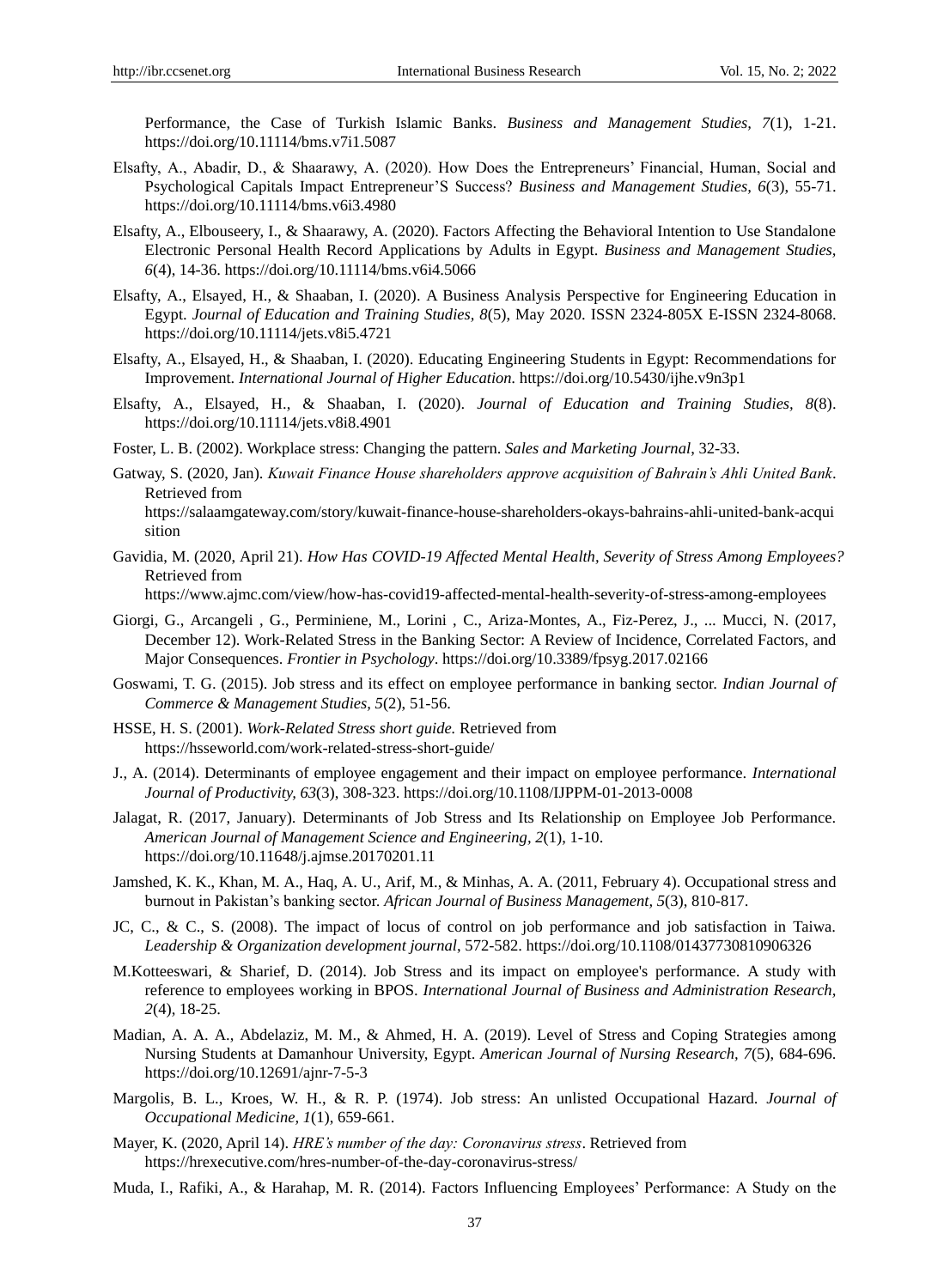Islamic Banks in Indonesia. *Indian Journal of Commerce & Management Studies, 5*(2), 73-80.

- Murali, S. B., Basit, A., & Hassam, Z. (2017, November). IMPACT OF JOB STRESS ON EMPLOYEE PERFORMANCE. *International Journal of Accounting & Business Management, 5*(2), 13-33.
- News, D. (2007, May 30). *Ahli United Bank purchases Delta International*. Retrieved from https://dailynewsegypt.com/2007/05/30/ahli-united-bank-purchases-delta-international/
- Pandey, D. L. (2020, May). Work Stress and employee performance: An assessment of impact of work stress. *International Research Journal of Human Resource and Social Sciences, 7*(5), 2394-4218.
- Rahman, M. H. (2013). Job stress-employee performance and health: A study on commercial bank in Bangladesh. *Global Journal of Management and Business Research Economics and Commerce, 13*(4).
- Rizwan, M. (2014). Investigating the Causes of Job Stress: A Study on Banking Sector of Bahawalpur, Pakistan. *International Journal of Learning & Development, 4*(2), 227. https://doi.org/10.5296/ijld.v4i2.6099
- Robbins, S. P., Coutler, M., Sidani, Y., & Jamila, D. (2011). *Management* (Arab world edition ed.). England: Pearson Education Limited.
- Sabir, R. I., Akhtar, N., Zakir, U., Nadeem, I., & Rehman, A. U. (2014). Influential factors on job stress and its effect on the employee's performance among bank sepah branches in tehran. *Journal of Asian Business Strategy*, 58-73.
- Salim, M. E., Abdel Wahed, A. S., Zidan, O. O., & Aboal asaad, M. M. (2019). Occupational Stress among Banking Employees at El Mansoura City. *The Egyptian Journal of Hospital Medicine*, 4445-4451. https://doi.org/10.21608/ejhm.2019.44526
- Shahid, M. N., Latif, K., Sohail, D., & Ashraf, A. M. (2010). Work stress and employee performance in banking sector evidence from district faisalabad, Pakistan. *Asian Journal of business and management sciences, 1*(7), 38-47.
- Silva, L. S., & Barreto, S. M. (2012). Stressful working conditions and poor self-rated health among financial services employees. *Rev Saúde Pública*. https://doi.org/10.1590/S0034-89102012005000023
- Singh, S. (2020, Sept 11). *Workplace Stress and Anxiety After COVID-19*. Retrieved from business.com: https://www.business.com/articles/workplace-stress-anxiety-covid-19/
- Vijayan, M. (2017, July). Impact of job stress on employees' job performance in AAVIN, COIMBATORE. *Journal of Organisation & Human Behaviour, 6*(3), 21-29.
- WHO. (2020, March). *Coronavirus disease (COVID-19) pandemic*. Retrieved from World Health Organisation (WHO): https://www.who.int/emergencies/diseases/novel-coronavirus-2019